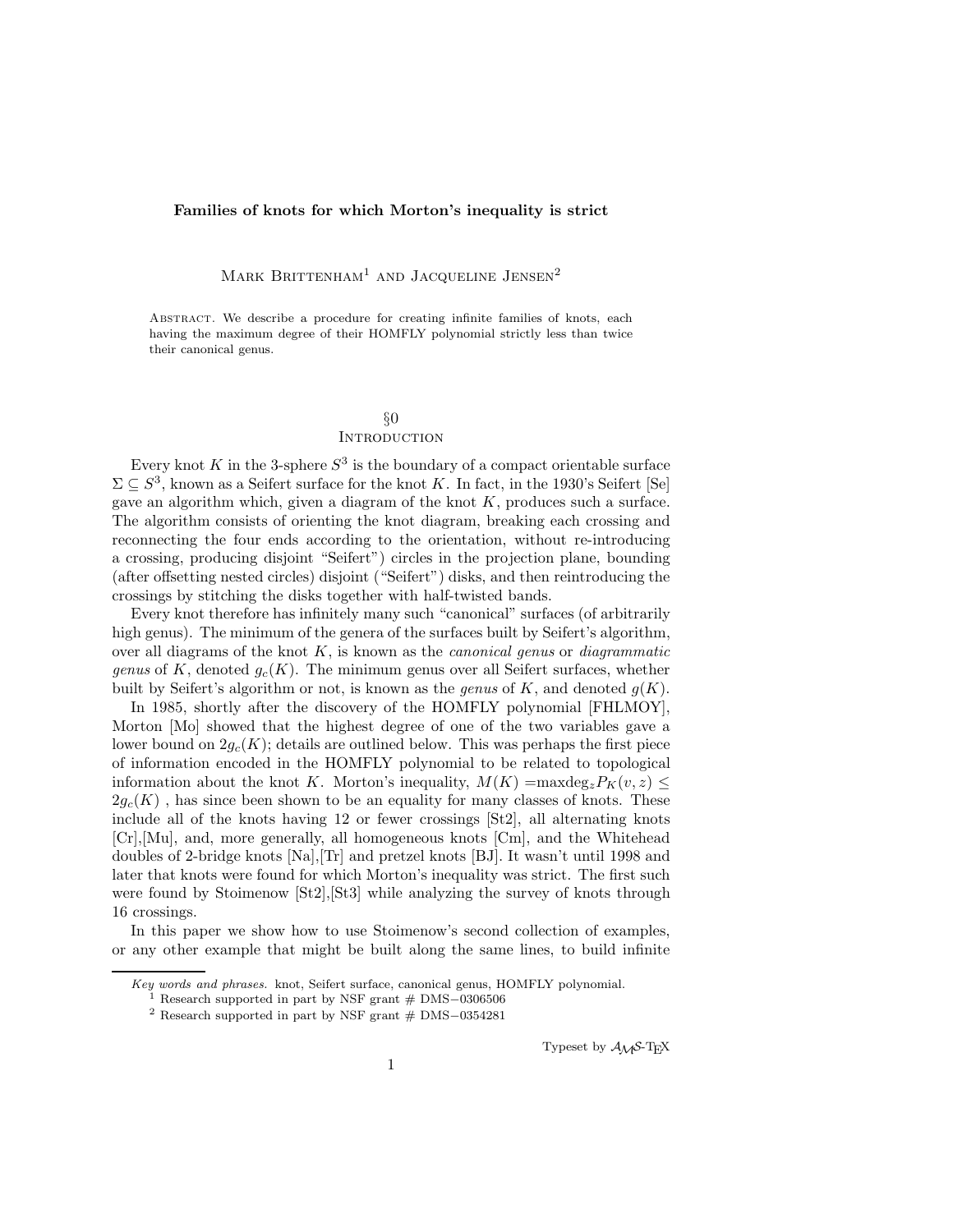families of knots having  $M(K) = \max \deg_z P_K(v, z) < 2g_c(K)$ . In particular, we have the following

**Theorem.** *Suppose* K *is a knot with*  $g(K) = g_c(K)$  *and*  $M(K) < 2g_c(K)$ *. Let* D *be <sup>a</sup>* g*<sup>c</sup>-minimizing diagram of* <sup>K</sup>*, and suppose there is a crossing* <sup>c</sup> *in* <sup>D</sup> *which bounds a half-twisted band connecting a pair of Seifert disks, and the knot* K' obtained by *changing the crossing* c *has*  $g_c(K') < g_c(K)$ . Then the knots  $K_n$ *, bounding the*<br>canonical Seitert surfaces  $\Sigma$ , obtained by replacing the half-twisted band at the *canonical Seifert surfaces* Σ*<sup>n</sup> obtained by replacing the half-twisted band at the crossing* c *with* <sup>2</sup>n + 1 *half-twisted bands in parallel, all joining the same pair of Seifert disks, all satisfy*  $M(K_n) < 2g_c(K_n) = 2g_c(K) + 2n$ .

The figures in section 2 should make the construction clear, if the description above did not. We note that the condition  $g_c(K') < g_c(K)$  simply states that the diagram  $D'$  obtained from changing the crossing c is not a g-minimizing diagram diagram  $D'$  obtained from changing the crossing c is not a  $g_c$ -minimizing diagram for  $K'$ ; this can often in practice be verified fairly quickly, as our examples below<br>show show.

In particular, since, as we shall see, some of Stoimenow's examples satisfy the hypotheses of the theorem, and we only need one to get the process started, we have

**Corollary.** *There exist knots* K *with arbitrarily large canonical genus for which*  $M(K) < 2q_c(K)$ ; in particular, there are infinitely many of them.

#### §1 Notations and preliminaries

K will always denote a knot in the 3-sphere  $S^3$ ,  $N(K)$  a tubular neighborhood of K,  $E(K) = S^3$  int $N(K)$  the exterior of K,  $\Sigma$  a Seifert surface for K (which we treat as embedded in  $S^3$ , or properly embedded in  $E(K)$ , as needed), and  $E(\Sigma) = E(K)|\Sigma = E(K)\setminus \text{int}N(\Sigma)$  the exterior of  $\Sigma$ .  $E(\Sigma)$  can be thought of as a *sutured manifold* [Ga1], that is, a compact manifold M with  $\partial M = R_+ \cup R_-,$ where  $R_+ \cap R_- = \gamma$  is a collection of simple closed curves, the *sutures*. Formally, torus boundary components with no sutures may also be treated as a suture. In our case  $\gamma$  = the core of the annulus  $\partial E(K) \setminus \partial \Sigma$ , cutting  $\partial E(\Sigma)$  into two copies of  $\Sigma$ , pushed off of  $\Sigma$  to the +- and --sides. The pair  $(E(K), \partial E(K))$  is also an example.



Figure 1: Sutured manifold decomposition

The theory of sutured manifolds will play a central role to our proofs below; we summarize the main points here.  $R_+$  and  $R_-$  are thought of as having normal orientations, pointing into M along  $R_+$  and out of M along  $R_-$ . Given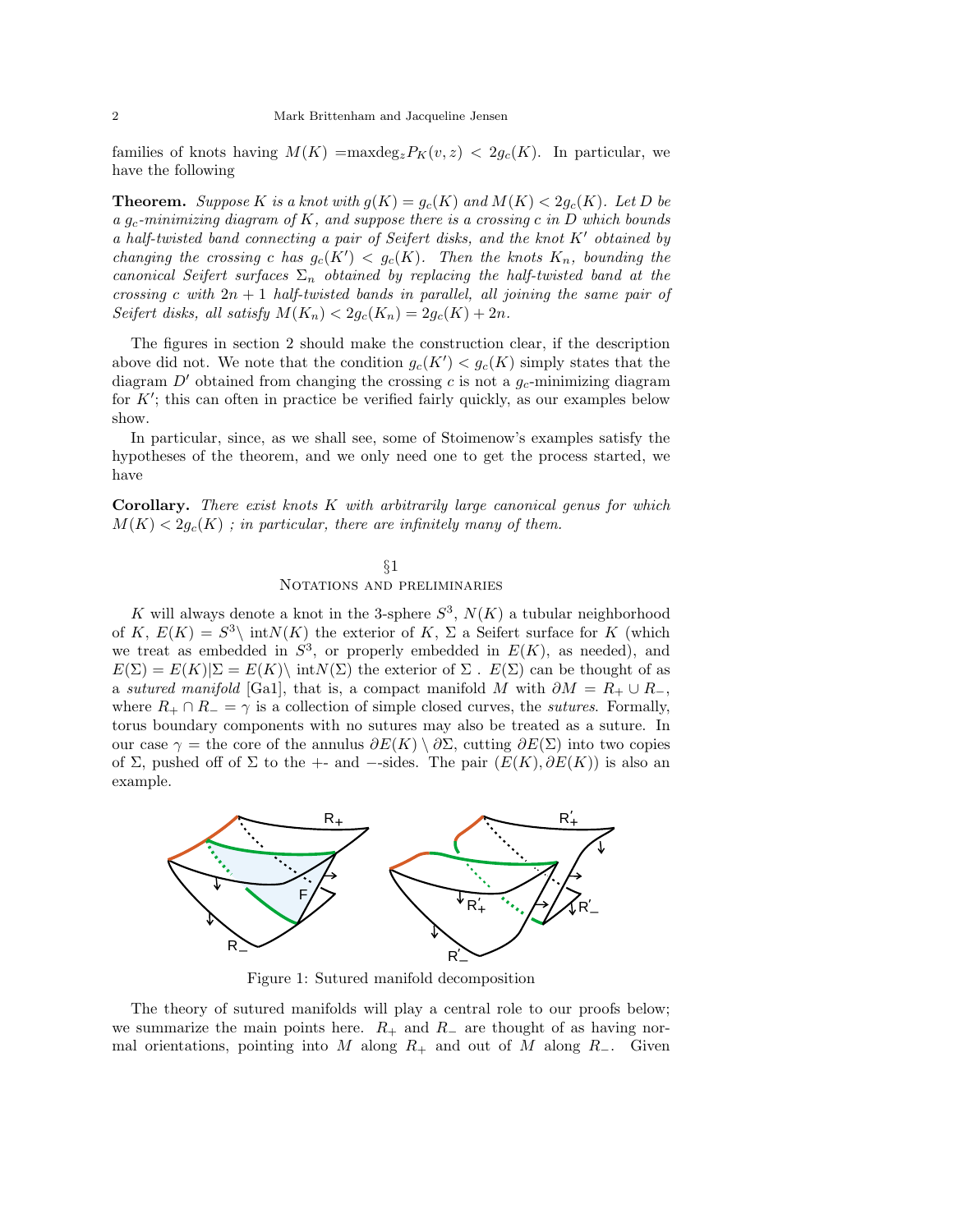a properly embedded surface  $F \subseteq M$  with a normal orientation and  $\partial F$  transverse to  $\gamma$ , we can *decompose*  $(M, \gamma)$  along F to obtain a new sutured manifold  $(M|F, \gamma')$ , where the new sutures are constructed by an oriented sum of  $\gamma$  and  $\partial F$  as in Figure 1. A deconomies (but important) example is the deconomic sum  $\partial F$ , as in Figure 1. A degenerate (but important) example is the decomposition  $(E(K), \partial E(K)) \Rightarrow (E(\Sigma), \gamma)$  along  $\Sigma$ . A sequence of decompositions is a *sutured manifold decomposition*. A sutured manifold is *taut* if it admits a sutured manifold decomposition ending with a disjoint union of sutured manifolds of the form  $(B^3, e)$ , where  $e$  is the equatorial circle of the 3-ball  $B^3$ . The sequence of decomposing surfaces used in the decomposition is then called a *taut sutured manifold heirarchy*. A fundamental theorem of Gabai [Ga1] states that  $(E(\Sigma), \gamma)$  admits a taut sutured manifold heirarchy if and only if  $\Sigma$  has minimal genus among all Seifert surfaces for K. This gives, in principle, an effective way to compute the genus of a knot or link. We will use this technology in Section 2 to compute the genera of our family of knots <sup>K</sup>*n*.



Figure 2: HOMFLY polynomial

The HOMFLY polynomial [FHLMOY] is a 2-variable Laurent polynomial defined for any oriented link, and may be thought of as the unique polynomial  $P_K(v, z)$ , defined on oriented link diagrams and invariant under the Reidemeister moves, satisfying  $P_{unknown}(v, z) = 1$ , and  $v^{-1}P_{D_{+}} - vP_{D_{-}} = zP_{D_{0}}$ , where  $D_{+}, D_{-}, D_{0}$  are diagrams which all agree except at one crossing, where they are given as in Figure 2. Here we are following the convention in the naming of our variables found in Morton's paper.

This skein relation gives an inductive method for computing the polynomial, since one of  $D_+, D_-$  will be "closer" than the other to the unlink, in terms of unknotting number, while  $D_0$  has fewer crossings. It also allows any one of the polynomials to be computed from the other two. We will use this relation to give upper bounds on the z-degree  $M(K_n)$  of our family of knots  $K_n$ .



Figure 3: Stoimenow's examples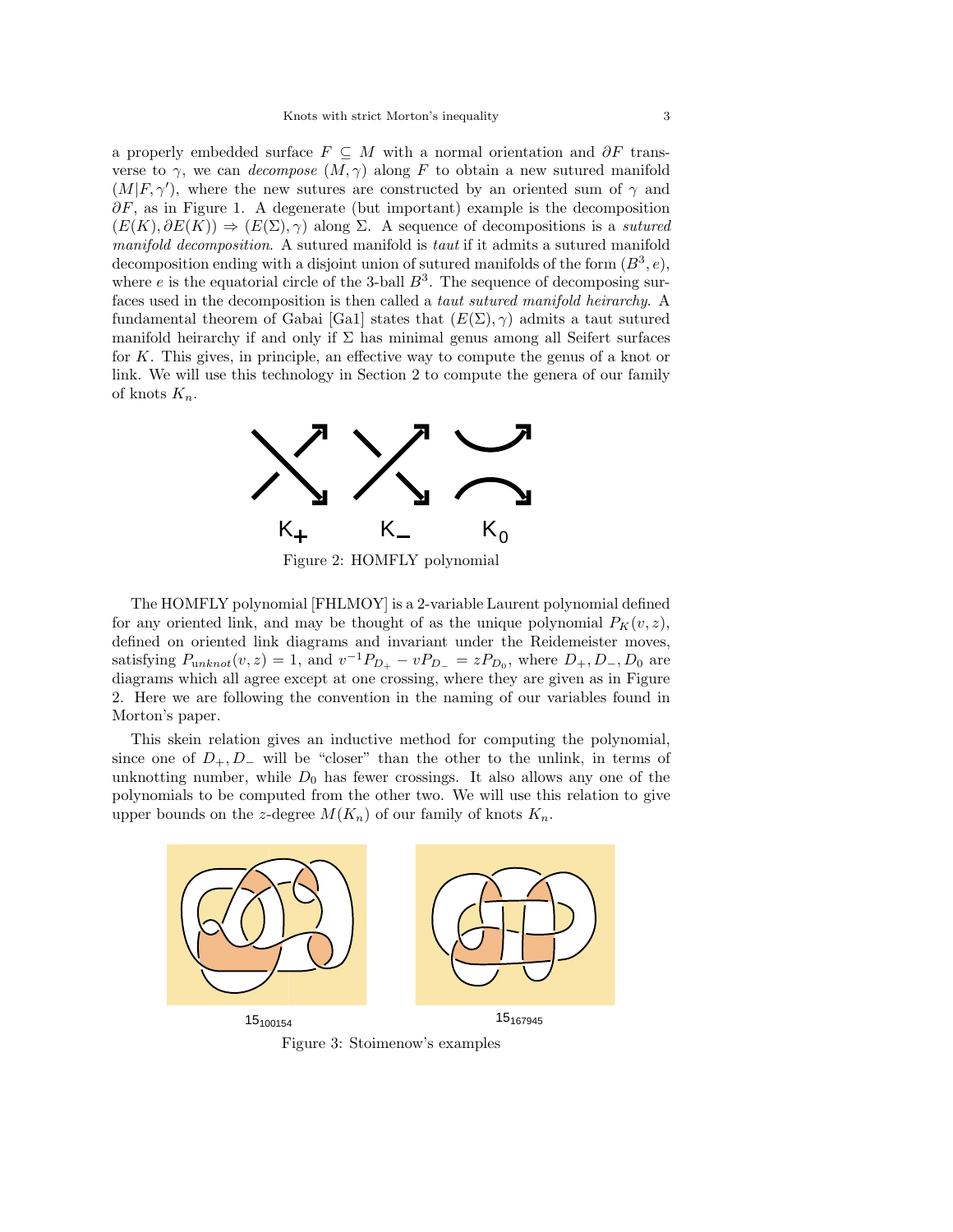### §2 The canonical genus via sutured handlebodies

The proof of our main theorem will be carried out in two steps. In this section we will show that the knots  $K_n$  described in the theorem have the canonical genus claimed:  $g_c(K_n) = g_c(K) + n$ . In the next section we will show that the HOMFLY polynomials of these knots have z-degree  $M(K_n)$  strictly lower than this.

The basic idea behind Stoimenow's examples, and our argument, is that if  $g(K)$ is achieved by a canonical Seifert surface, then this can be detected using sutured manifold theory. In particular, a canonical Seifert surface  $\Sigma$  has exterior  $E(\Sigma) = E(K)|\Sigma$  a handlebody, which we endow with a sutured manifold structure as above. If  $(E(\Sigma), \gamma)$  admits a taut sutured manifold heirarchy, then  $\Sigma$  is a genus-minimizing, hence <sup>g</sup>*c*-minimizing, Seifert surface for K. For a sutured handlebody, the simplest heirarchy we can hope for is a *disk decomposition*, that is, the intermediate decomposing surfaces are (compressing) disks.



Figure 4: Sutured handlebodies

It is known that not all taut sutured handlebodies are disk decomposable [Go], and this phenomenon can even occur for Seifert surface exteriors [Br]. But in the case of Stoimenow's examples, a set of decomposing disks is readily available. We show such a set of disks for the first example in Figure 4. The left-hand side of the figure describes a template for constructing the sutured handlebody  $(E(\Sigma), \gamma)$  as a standard handlebody, at the right; the dotted line represents the intersection of a vertical plane of the paper running down the middle of the handlebody at the right. "B" marks the back of the figure at right, "F" the front. Looking into the paper at left is looking down from above at the right. On the right-hand side, we illustrate the sutured manifold resulting from decomposing along the horizontal compressing disks labeled 1 through 8. Since these disks cut  $E(\Sigma)$  into a single 3-ball, and the suture under decomposition becomes a single curve, the decomposition is taut, so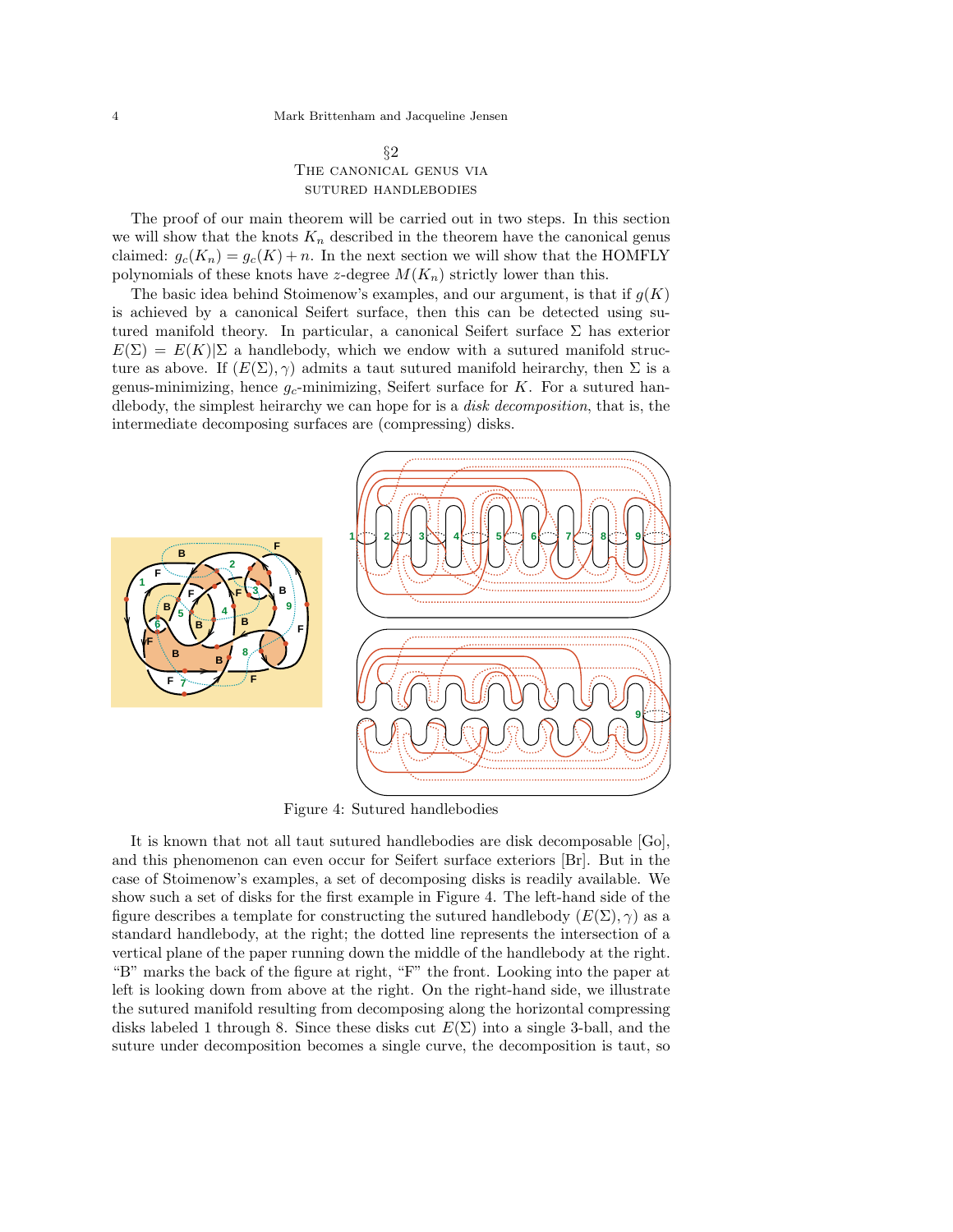the canonical Seifert surface has minimal genus. A similar sequence of images can be built for the other example; we leave this for the interested reader.

The conditions described by the theorem, and the construction of  $K_n$  from  $K$ , are as in Figure 6. In the discussion to follow, we assume for ease of exposition that the half-twisted band of the theorem joins a pair of Seifert disks that are not nested, i.e., the disks lie in the same plane and are disjoint. This is not really an issue; every canonical Seifert surface is isotopic to a checkerboard surface [Hi], and the isotopy process may be assumed to leave fixed all crossings of our original diagram. The idea is that the isotopy to a checkerboard is carried out inductively on the outermost disk of a nested collection, as in Figure 5; this process adds, but does not delete, crossings to the underlying diagram. The crossing hypothesized by the theorem is therefore still available to us in a checkerboard configuration.



Figure 5: Making canonical surfaces checkerboard

To prove our claim that  $g_c(K_n) = g_c(K) + n$ , we show that the canonical Seifert surface  $\Sigma_n$  for  $K_n$  built from the diagram D of the theorem admits a taut sutured manifold decomposition. Since each additional pair of crossings introduced does not increase the number of Seifert circles for  $\Sigma_n$ , the Euler characteristic decreases by two, so the genus increases by one, each time.



Since  $\Sigma$  is a genus-minimizing Seifert surface for K,  $(E(\Sigma), \gamma)$  admits a taut sutured manifold decomposition. To show that  $\Sigma_n$  is genus-minimizing for  $K_n$ , it suffices to show that there is a sequence of decomposing surfaces taking  $(E(\Sigma_n), \gamma_n)$ to  $(E(\Sigma), \gamma)$ ; the taut sutured manifold heirarchy for  $(E(\Sigma), \gamma)$  can then be appended to this sequence to give a taut heirarchy for  $(E(\Sigma_n), \gamma_n)$ . And to do this, it suffices to find a sequence taking  $(E(\Sigma_n), \gamma_n)$  to  $(E(\Sigma_{n-1}), \gamma_{n-1})$ . But this, in turn is not difficult; the pair of compressing disks for the pair of 1-handles representing the added half-twisted bands to obtain  $E(\Sigma_n)$  from  $E(\Sigma_{n-1})$  provide the necessary decomposing surface. On the level of sutured manifolds, this is illustrated in Figure 7 The basic idea is that since the disks "look" as if they belong in the exterior of an alternating knot, the arguments of [Ga2] ensure that the sutured manifold obtained by decomposing along them is also the exterior of a Seifert surface; this surface is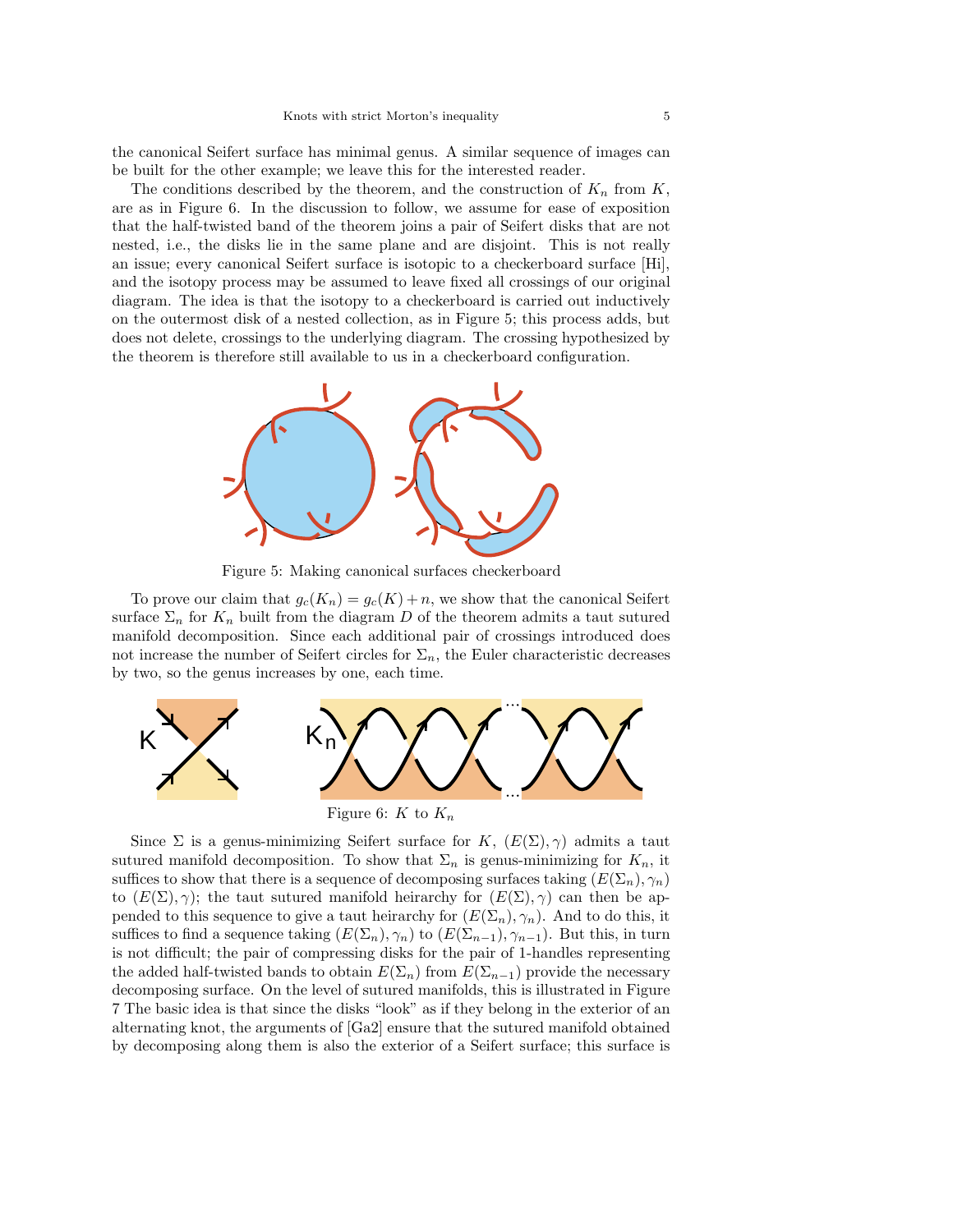.

 $\Sigma_{n-1}$ .

By induction, therefore, we have that  $E(\Sigma_n)$  admits a taut sutured manifold heirarchy, and so, by induction,  $g(K_n) = g(\Sigma_n) = g(\Sigma) + n$ , as desired.



## §3 The degree of the HOMFLY polynomial is too low

In this section we finish the proof of our main theorem by showing that if  $K$ is as in the theorem, then  $M(K_n) < 2g_c(K) + 2n$ . We then have  $M(K_n) <$  $2g_c(K) + 2n = 2g_c(K_n)$ , as desired. The needed inequality follows directly from the hypotheses of the theorem and an induction argument using the skein relation satisfied by the HOMFLY polynomial.

In what follows, we assume that the crossing given in the hypotheses of the theorem is a positive crossing for K and negative for  $K'$ . A nearly identical argument<br>applies to the reverse situation. To avoid a possible confusion of notation, we will applies to the reverse situation. To avoid a possible confusion of notation, we will denote by  $L_n$  the link obtained by replacing the (positive) crossing c with n positive crossings joining the same two Seifert circles as c does, in parallel. (So, in our theorem,  $K = L_1$  and  $K_n = L_{2n+1}$ .) It then suffices to show that  $M(L_n)$  $2g_c(K)-1+n$ , since then  $M(K_n) = M(L_{2n+1}) < 2g_c(K)-1+(2n+1) = 2g_c(K)+2n$ 

Now by hypothesis,  $g_c(K') < g_c(K)$ . But by Morton's inequality,  $M(K') \leq (K')$  so  $M(K') < 2g_c(K)$ . From the skein equation for the HOMFLY polyno- $2g_c(K')$ , so  $M(K') < 2g_c(K)$ . From the skein equation for the HOMFLY polyno-<br>mial  $v^{-1}Px = vPx = zPx$ , we can immediately conclude that, since the degree mial,  $v^{-1}P_{K_+} - vP_{K_-} = zP_{K_0}$ , we can immediately conclude that, since the degree of the sum of two polynomials is no more than the maximum of their degrees,

 $M(K_0) \leq \max\{M(K_+), M(K_-)\} - 1$ ,  $M(K_+) \leq \max\{M(K_-), M(K_0) + 1\},$ and  $M(K_{-}) \leq \max\{M(K_{+}), M(K_{0})+1\}.$ 

So using  $K_+ = K = L_1, K_- = K'$ , and  $K_0 = L_0$ , we have

$$
M(L_0) \le \max\{M(K), M(K')\} - 1 < 2g_c(K) - 1 \,.
$$

This together with  $M(L_1) = M(K) < 2g_c(K) = 2g_c(K) - 1 + 1$  give us the heginnings of our induction beginnings of our induction.

We proceed by complete induction. Assume that  $n \geq 2$  and  $M(L_i) < 2g_c(K)$  –  $1 + j$  for all  $j < n$ . Then looking at any one of the n parallel crossings c of our diagram for  $K_n$ , we have  $K_+ = L_n$ ,  $K_- = L_{n-2}$ , and  $K_0 = L_{n-1}$ . Then  $M(K_{+}) = M(L_{n}) \leq \max\{M(K_{-}), M(K_{0})+1\} = \max\{M(L_{n-2}), M(L_{n-1})+1\}$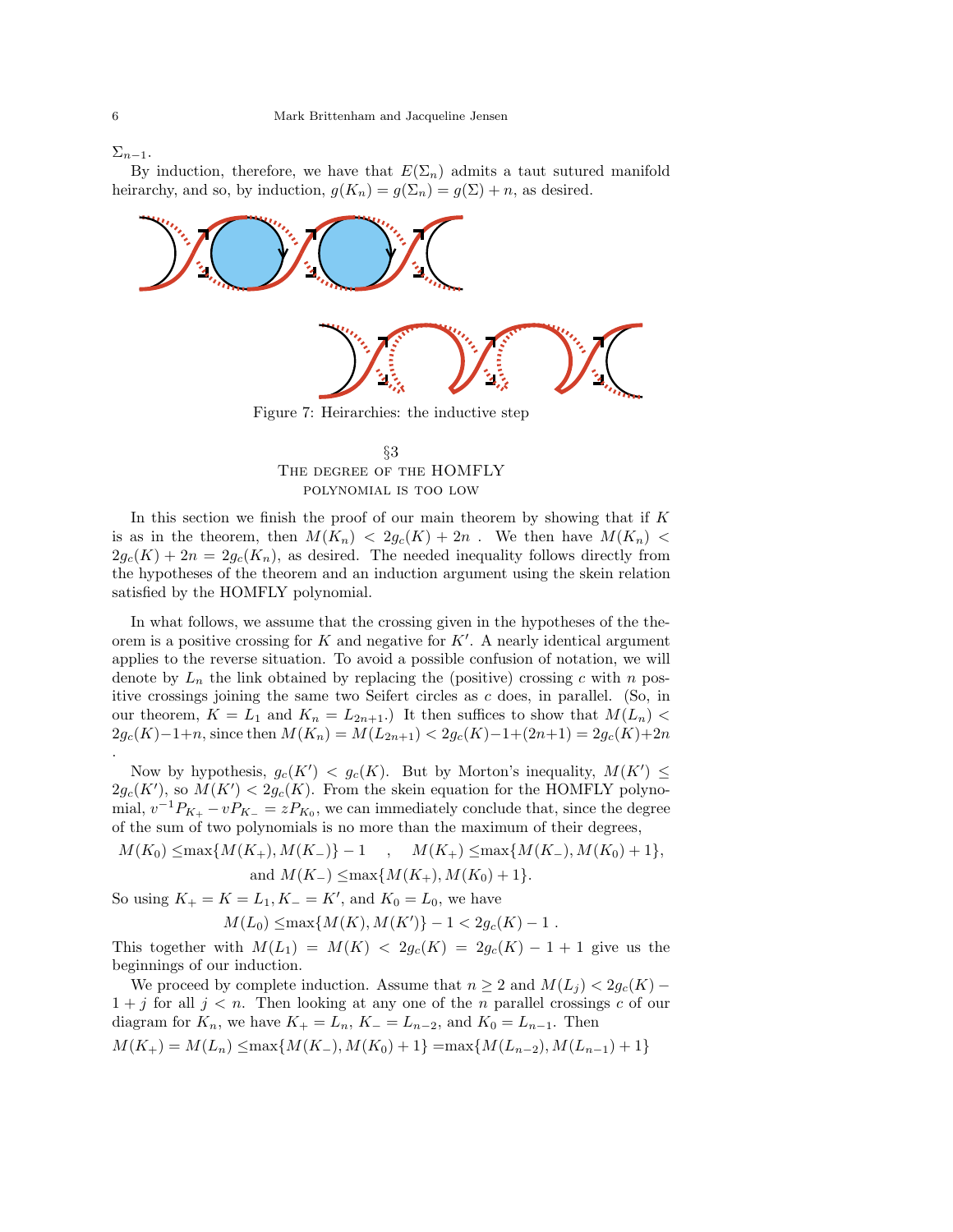$\langle \max\{2g_c(K)-1+n-2,(2g_c(K)-1+(n-1))+1\}=2g_c(K)-1+n,$ as desired. Since the inequality is true for  $n = 0, 1$ , by complete induction,  $M(L_n)$  $g_c(K) - 1 + n$  for all  $n \geq 0$ . This finishes the proof of Theorem 1.



Figure 8: Explicit families of examples

We now prove Corollary 2 by demonstrating that Stoimenow's examples satisfy the hypotheses of the theorem. The sutured manifold calculations of section 2 verify that  $g(K) = g_c(K) = 4$  for both knots. A routine calculation shows that the HOMELY polynomial of  $K = 15$  and  $s$  ( $x^2 + 6y^{-2}$ ) $x^6 + (-y^4 + 4y^2 + 6 - 5y^{-2} +$ HOMFLY polynomial of  $K = 15_{100154}$  is  $(v^2 + 6v^{-2})z^6 + (-v^4 + 4v^2 + 6 - 5v^{-2} + v^{-4})z^4 + (-3v^4 + 4v^2 + 10 - 9v^{-2} + 2v^{-4})z^2 + (-2v^4 + v^2 + 6 - 5v^{-2} + v^{-4})$  and  $v^{-4}z^4 + (-3v^4 + 4v^2 + 10 - 9v^{-2} + 2v^{-4})z^2 + (-2v^4 + v^2 + 6 - 5v^{-2} + v^{-4})$  and<br>for  $K = 15$  are  $v = 15$  are  $v = 15$  are  $v = 15$  are  $v = 15$  are  $v = 15$  are  $v = 15$  are  $v = 15$  are  $v = 15$  are  $v = 15$  are  $v = 15$  are  $v = 15$  are for  $K = 15_{167945}$  is  $(v^2 + v^{-2})z^6 + (-v^4 + 2v^2 + 9 - 4v^{-2} - 2v^{-4})z^4 + (-2v^4 + 12 - 6v^{-2} - v^{-4} + v^{-6})z^2 + (-v^4 - v^2 + 6 - 3v^{-2})$  In addition each of the  $a_{\text{c}}$  $12 - 6v^{-2} - v^{-4} + v^{-6}$ ) $z^{2} + (-v^{4} - v^{2} + 6 - 3v^{-2})$ . In addition, each of the  $g_c$ -<br>minimizing knot diagrams in Figure 3 has at least one crossing change which lowers minimizing knot diagrams in Figure 3 has at least one crossing change which lowers the canonical genus; see Figure 8 for canonical surfaces of genus 3. The relevant crossings join coplanar disks; both Seifert surfaces are checkerboards. Therefore all of the hypotheses of Theorem 1 are satisfied, and so each knot gives rise to a family of knots  $K_n$ , for  $n \geq 1$ , with  $g(K_n) = g_c(K_n) = n+3$  and  $M(K_n) < 2g_c(K_n)$ . This proves the corollary.

### §4 Further considerations

The main result of this paper was, in some sense, a by-product of our investigations [BJ] into the canonical genus of Whitehead doubles of knots, motivated by the work of Tripp [Tr] and Nakamura [Na]. (In what follows, we use the term "the Whitehead double" loosely here; in these investigations the resulting calculations are the same no matter how many twists the double has, unless  $K$  is the unknot.) If  $W(K)$  is the Whitehead double of the knot K, and  $c(K)$  is the minimal crossing number for K, then a direct construction of a canonical Seifert surface for  $W(K)$  $(K \neq$  unknot) yields the inequality  $g_c(W(K)) \leq c(K)$ . Together with Morton's inequality we then have

$$
M(W(K) \le 2g_c(W(K)) \le 2c(K)
$$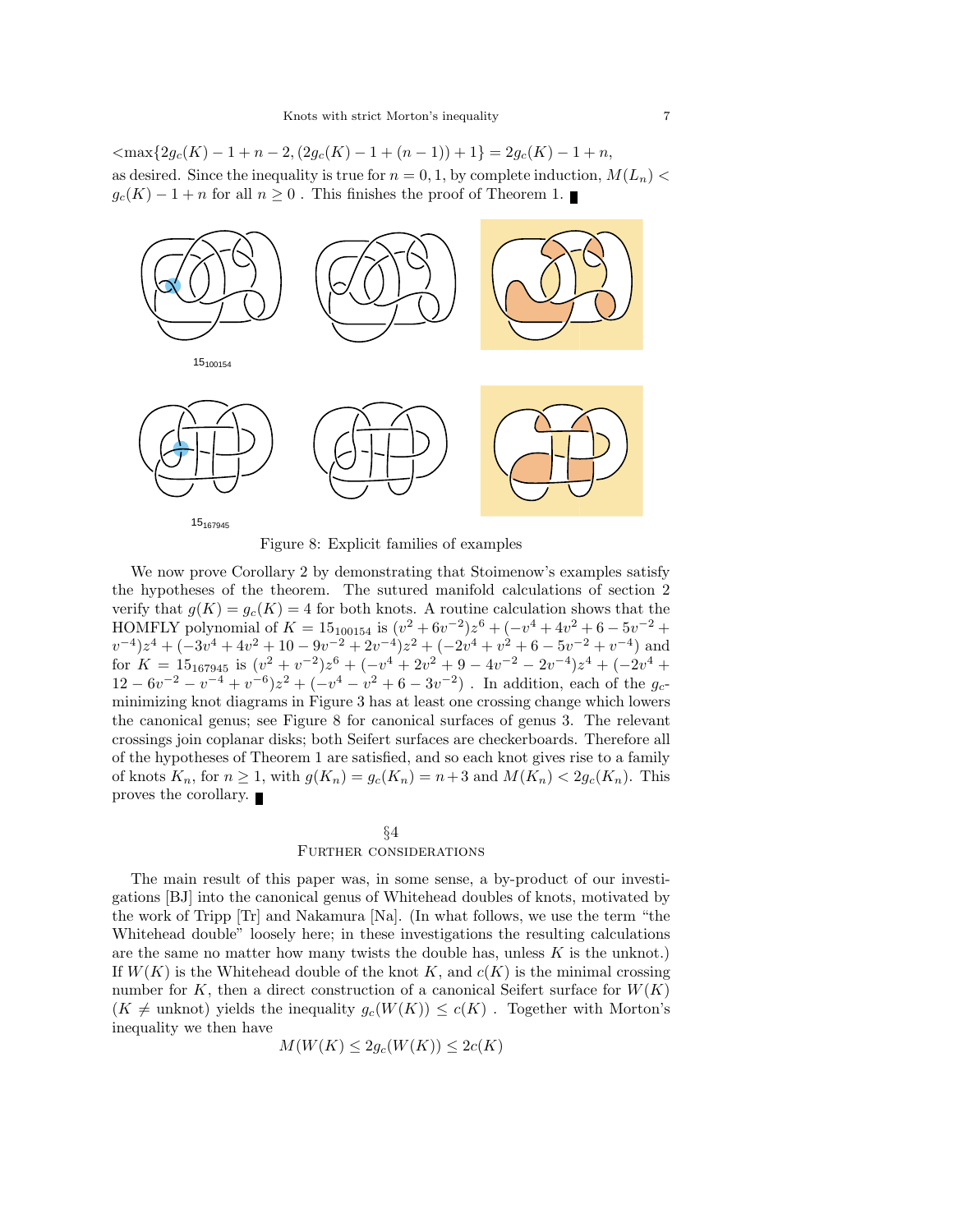In the cases covered by the papers [Tr],[Na],[BJ], an induction argument establishes that  $M(W(K)) = 2c(K)$ , proving that  $g_c(W(K)) = c(K)$  and (as a by-product)  $M(W(K)) = 2g_c(W(K)).$ 

A posteriori, *this method of proof* requires that Morton's inequality be an equality. Since we were aware of this prior to beginning our investigations in [BJ], we were led first to investigate the possible failure of Morton's "equality", which led us to the examples of Stoimenow and so to our own. It is not too difficult to generate examples of knots K for which  $M(W(K)) < 2c(K)$ ; the knots  $K = 8<sub>19</sub>, 8<sub>20</sub>$ were the first that we found, with the aid of Mathematica and the software package KnotTheory [KT]. (In fact, this inequality is strict for every non-alternating pretzel knot [BJ].) It follows that for these examples *either*  $M(W(K)) < 2q_c(W(K))$  *or*  $g_c(W(K)) < c(K)$ . (Exactly one of these is true, for each of the above two knots.) The question is: which of the two inequalities is strict?

We are led to believe that Morton's inequality is the one which we would expect to usually be an equality. This is supported by the known classes of knots for which it is true, mentioned in the introduction. It is further supported by a result of Stoimenow [St3, Theorem 11.1]; he shows that, asymptotically, as the genus is held fixed but the number of crossings goes to infinity, almost all canonical Seifert surfaces for a link diagram achieve the underlying link's genus, which in turn is equal to the degree of the Alexander polynomial. Since, in terms of the HOMFLY polynomial, the Alexander polynomial  $\Delta_K(t) = P_K(1, t^{1/2} - t^{-1/2})$ , the z-degree of the HOMELY polynomial is at least  $2 \cdot \text{deg} \Delta_K(t) = 2a(K)$  in this case. Morton's the HOMFLY polynomial is at least  $2 \deg \Delta_K(t) = 2g_c(K)$ , in this case. Morton's inequality is therefore an equality.

It seems remarkable that the HOMFLY polynomial, which can be computed from any projection of a knot  $K$ , can be so good at predicting the canonical genus of  $K$ , and therefore, in some sense, good at predicting what the "simplest" projection of K looks like (from the point of view of Seifert's algorithm). A better understanding of when the HOMFLY polynomial *fails* to do so, that is, when Morton's inequality is strict, could help us better understand why it is usually so good at it. For example, can one always find a skein tree diagram in which every branch of the tree exhibits an unexpected drop in degree as we progress to a collection of unlinks? Or do some knots, in the course of the calculation, simply have an unexpected collision of high-degree terms which fortuitously cancel one another out?

We should point out that we can, in principle, determine if Morton's inequality is an equality for any given knot  $K$ . This is because we can recursively construct all knots having a canonical Seifert surface of a given genus  $g$ ; all such surfaces are isotopic to checkerboard surfaces, and fall into finitely-many twist-equivalent classes [St1]. HOMFLY polynomials within each class are related to one another via the skein relation, and so we can quickly narrow our search down to finitelymany knots having at most a given canonical genus and with the same HOMFLY polynomial as  $K$ . We can then use the solution to the homeomorphism problem for knot complements  $[He], [Wa]$  to check each candidate against K. This is, of course, an extremely laborious process. But this might be worthwhile to carry out for a single knot like  $W(8_{19})$  or  $W(8_{20})$ , where we know that the canonical genus is at most 8 (by construction) and at least 7 (by Morton's inequality). Perhaps the best that we could hope for is that no knot with canonical genus 7 has the same HOMFLY polynomial as  $W(8_{19})$  and/or  $W(8_{20})$ . Then we would not need to test for equivalence of knots; Morton's inequality would necessarily be the one which is strict.